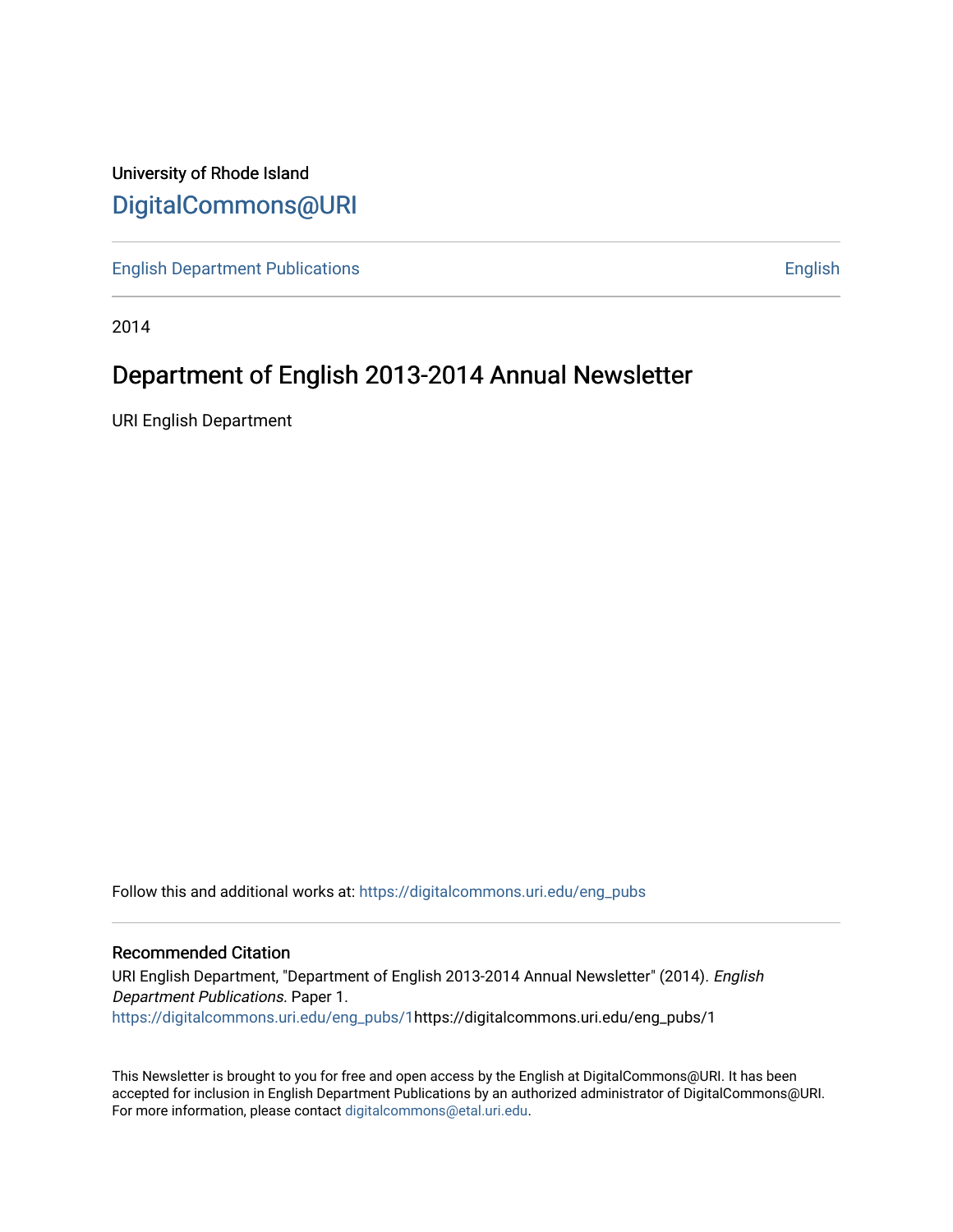

# University of Rhode Island Department of English 2013-14 Annual Newsletter

## **FACULTY NEWS**

ASSOCIATE PROFESSOR CAROLYN BETENSKY completed her book project, a translation and annotation (with Jonathan Loesberg) of Eugène Sue's 1843 *The Mysteries of Paris*. This book is under contract with Penguin Classics, with expected date of publication in 2015. Betensky also published two book reviews. Her review of Rae Greiner's *Sympathetic Realism in Nineteenth-Century British Fiction* appears in *Nineteenth-Century Contexts* 36.1 (2014), and her review of Rebecca N. Mitchell's *Victorian Lessons on Empathy and Difference* was published in *Victorian Studies* 55.4 (2013). Betensky gave two invited lectures this year: "The Spectral Working-Class Reader *in Les Mystères de Paris*" at the "Urban Mysteries: from the Mysteries of Paris to the American Noir" Conference (University of California, Santa Barbara, 2014) and "Envying the Poor" at URI's English Faculty Lecture Series (2013). She delivered two conference papers: "On Getting Sick of Ideas: Failure in the Academic Field," part of a panel on Failure Studies, at the Modern Language

Association conference, Chicago (2014), and "The Will to Know in *The Life and Adventures of Michael Armstrong, Factory Boy:* Trollope contra Foucault," part of the North American Victorian Studies Association conference (University of Southern California, 2013).

ASSOCIATE PROFESSOR STEPHEN BARBER's "The Weather in Proust," a review of Sedgwick's posthumous writings, appears in *Psychoanalysis, Culture & Society,* 18.4 (2013).

PROFESSOR MARY CAPPELLO's novella-length essay "My Secret, Private Errand (An Essay on Love and Theft)" was published in the Fall 2013 issue of *Salmagundi*. She published two additional pieces—"Shop-Door Bell," in *Tusculum Review* (Summer 2014) and "Merit Badge," in *Iron Horse Literary Review* (Summer 2013)—and a book chapter: "Wending Artifice: Creative Nonfiction" in the *Cambridge Companion to Autobiography* (edited by Maria diBattista and Emily Wittman). Cappello's interview with David Lazar appears in *The Conversant* under the title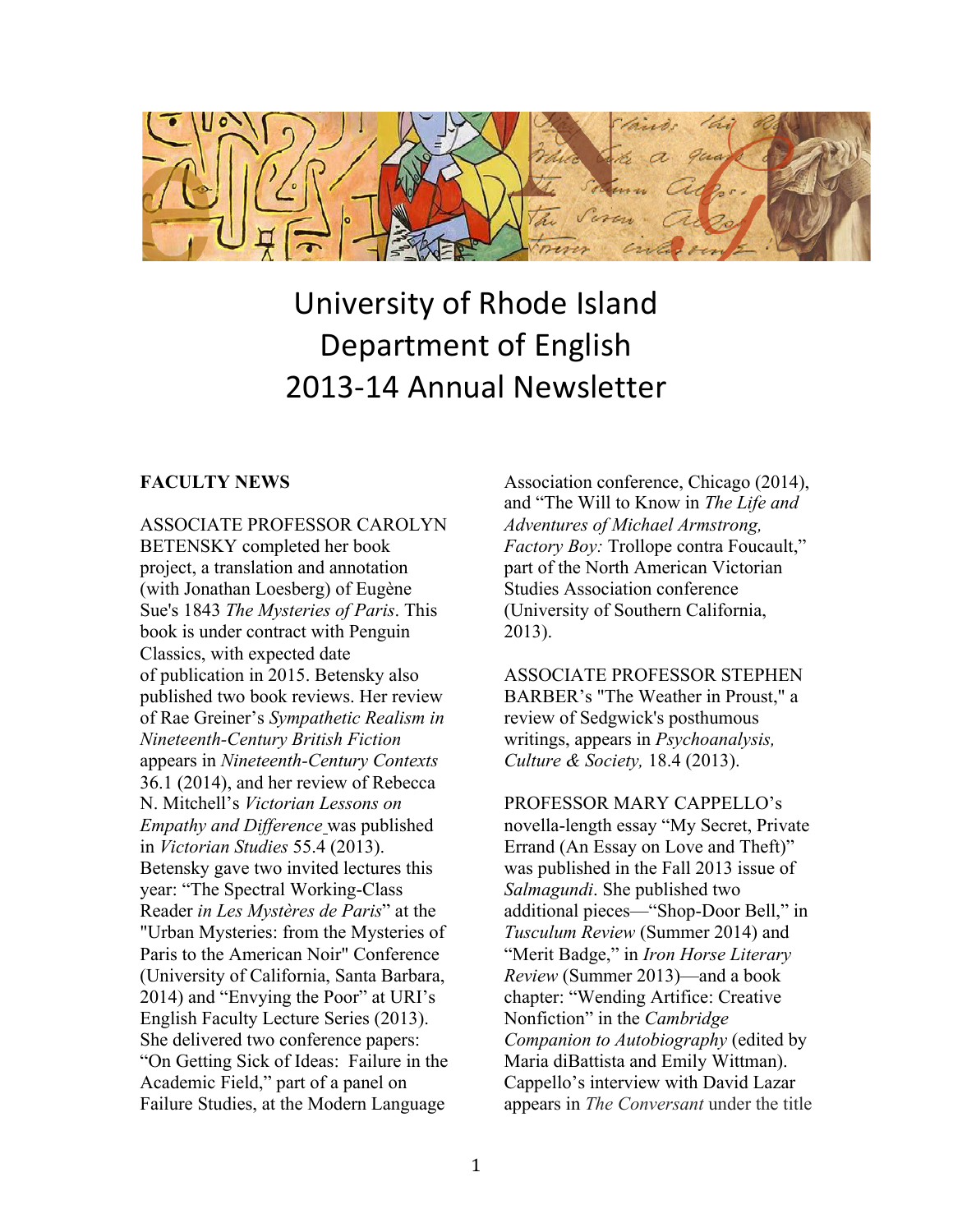"Voluptuously, Expansively, Historically, Contradictorily: Essaying the Interview". "Disconcerting Pleasures; or, The Mysterious Unknowability of the Mind," Cappello's conversation with doctor/author, Christine Montross, will be posted to the BLP (Bellevue Literary Press) Conversation Series on May of 2014. At this year's AWP Convention in Seattle, Cappello gave two talks: "Lyric Essay as Perversion: Channeling Djuna Barnes" (part of the "Modernism and the Lyric Essay" panel) and "Courting the Peculiar: The Ever Changing Queerness of Creative Nonfiction." Cappello was a participant and presenter at *The Essay in Public*, a day-long conference at Brown University.

ASSOCIATE PROFESSOR PETER COVINO's poetry collection, *The Right Place to Jump*, will be reissued in 2014 by New Issues Press. The collection received the Paterson Poetry Prize for Literary Excellence, and was reviewed in *Lambda Literary, The Rumpus*, and *The Volta*. His poems, "Armies in the Blood: Disappearing Soldiers" and "Ecstatic Song" appear in *Witness*  27.1(2014); "Anterior (with Dictionary Chain)," "Not the Crisis of the Half Notes," "Sex with Art with Capitalized Prepositions," and "The Jungle So Far" were published in *Interim* 30.1&2 (2013) together with his translations of Italian poet Dario Bellezza. Additional translation work by Covino (poems by Ricardo Cordiferro and Efrem Bartoletti) is included in *Italoamericana: The Literature of the Great Migration, 1880- 1943*, edited by Francesco Durante et.al. and published by Fordham University Press. Covino presented or participated in poetry events at the Mass Poetry Festival (Salem, MA), Regis College

(Weston, MA), the Colrain Poetry Conference (Wilmington, VT), the NYU Bookstore (NYC), Books on the Square (Providence, RI), the Italian American Writers Association (NYC), and the Italian American Studies Association Conference (New Orleans, LA).

PROFESSOR KATHLEEN DAVIS's article "Timelines: Secularity, Modernity, and Conscience" is forthcoming in *South Asia: Journal of South Asian Studies* as part of a special issue on Subaltern Studies. She also published "Intralingual Translation and the Making of Language" in *Companion to Translation Studies (*edited by Catherine Porter and Sandra Berman and published by Wiley-Blackwell) and "Old English Lyrics: A Poetics of Experience" in *Cambridge History of Early Medieval English Literature* (edited by Clare Lees and published by Cambridge University Press). Davis gave a number of invited lectures and keynote talks in 2013. "Time, Politics, Theology" (at Bowdoin College), "Medieval Being: Strategies Academic and Global" (at Harvard University's Medieval Studies Seminar), and "Temporality and the Constitution of Categories" at the International Workshop on Narratives of Secularization: Varieties, Contexts, Purposes (Monash Centre, Prato, Italy). In June, Davis will give a talk at UC Davis on "Periodization as a Global Strategy."

## ASSISTANT PROFESSOR SARAH ERON's book, *Inspiration in the Age of*

*Enlightenment*, was published by University of Delaware Press in March of 2014. This project was supported by URI Center for the Humanities Subvention Grant.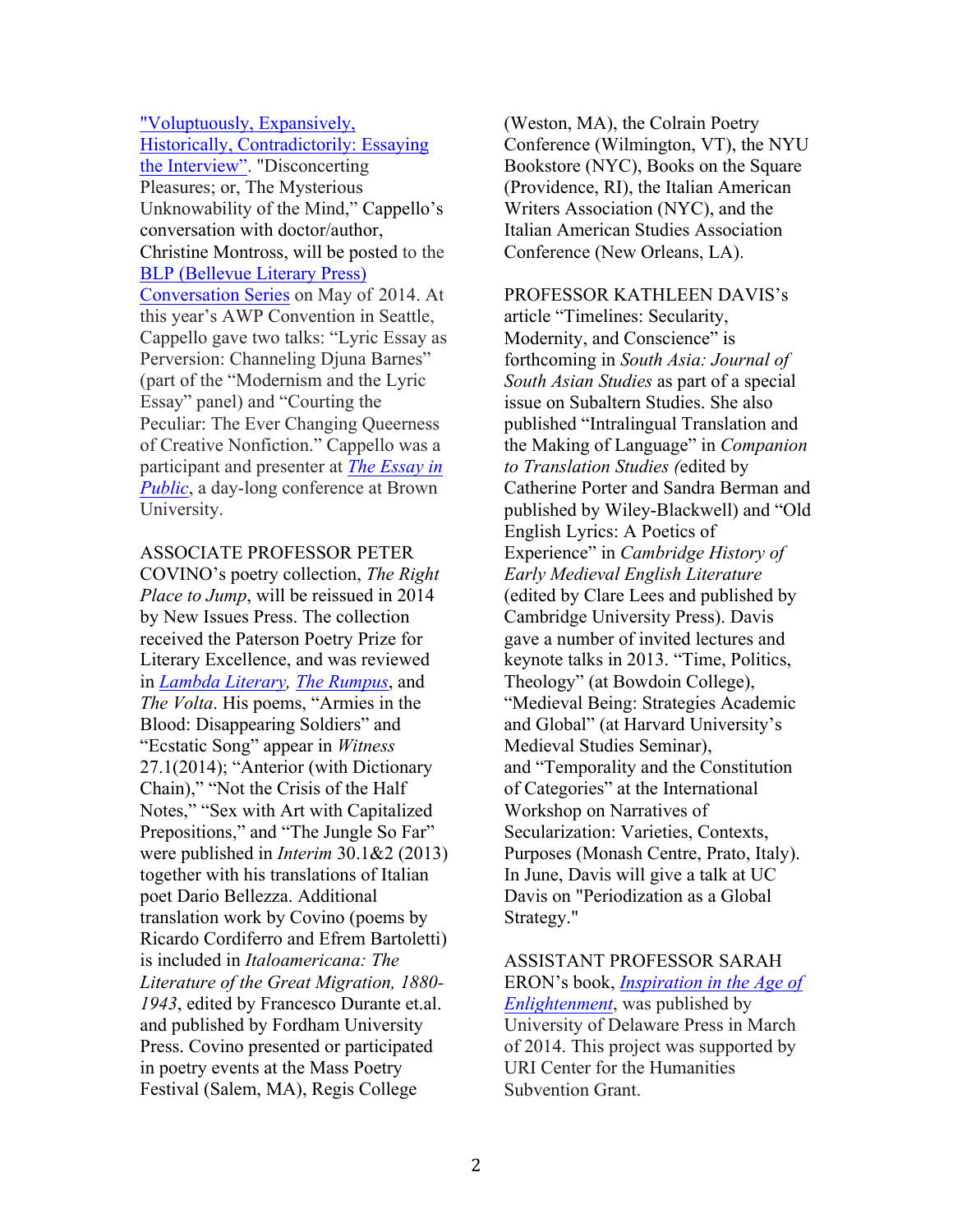ASSISTANT PROFESSOR DAVID

FAFLIK received an Andrew W. Mellon Fellowship from the Massachusetts Historical Society, in Boston, where he will be in residence in June 2015. His essay "Light Writing: Verbal, Visual, and Virtual Images in the STEM Classroom" was published in *Currents in Teaching and Learning* (2012-2013), and his review of Jack Turner's edited collection, *A Political Companion to Henry David Thoreau* is included in *boundary 2*'s online Culture & Politics project. In March, Faflik delivered a paper titled "A Critical Case for 'Little' History" at the biannual meeting of the Society for Nineteenth‐Century Americanists (C19), held this year in Chapel Hill, North Carolina.

INSTRUCTOR ABBOTT IKELER delivered two talks as part of his annual lecture series at the University of Bochum in Germany. "By No Means a Simple Copy: Byron's Manfred and Goethe's Faust" (2013) and "Romancing the Barbarous Past: Saxons and Normans in Nineteenth Century British Literature" (2014).

ASSISTANT PROFESSOR J. JENNIFER JONES won the 2014 URI Foundation Teaching Excellence Award." She also was awarded a Junior Scholar Faculty Fellowship by the URI Center for Humanities (2013) Jones published "Flanking Romantic Marriage," a review essay of Eric C. Walker's *Marriage, Writing, and Romanticism: Wordsworth and Austen After War*, in *Eighteenth-Century Life* 37.2 (2013). "Left Hanging: Sovereign Crisis and Wordsworth," Jones' review of Emily Sun's *Succeeding King Lear: Literature, Exposure, & The Possibility* 

*of Politics*, appeared in *Studies in Romanticism* 52.1 (2013). In 2013, Jones participated in the Organizing Committee of the Annual North American Society for the Study of Romanticism (NASSR) Conference, where she chaired a panel on "Dreams and Digressions." Jones also assisted with the editing of *European Romantic Review*'s special journal issue on *Romantic Movements* 25.3 (2014).

INSTRUCTOR ROBERT LEUCI reports that his book *Fence Jumpers* will be republished in both trade paperback and ebook, his play *The Centurion* will be performed at Roger Williams theater, and a short story he wrote will be included in an anthology edited by Ann Hood. This summer, Andrew Pilkington, one of Leuci's URI students, plans to adapt one of Leuci's short stories to film.

PROFESSOR NAOMI MANDEL was awarded a URI Center for Humanities Subvention Grant and a URI Project Completion Grant for her book project *Disappear Here: Violence After Generation X* (under contract with Ohio State University Press). Her outreach project, *Flipping the Script*, was a semifinalist for a Rhode Island Innovation Fellowship Grant. Mandel participated in URI's English Faculty Lecture Series with "I am Jack's Revolution: *Fight Club* and Hacker Culture." Her first book, *Against the Unspeakable; Complicity, the Holocaust, and Slavery in America*, was reviewed in *Holocaust Studies* 18.1 (2013), and her edited book *Bret Easton Ellis: American Psycho, Glamorama, Lunar Park*, will be reissued as ebook by Bloomsbury in Summer 2014.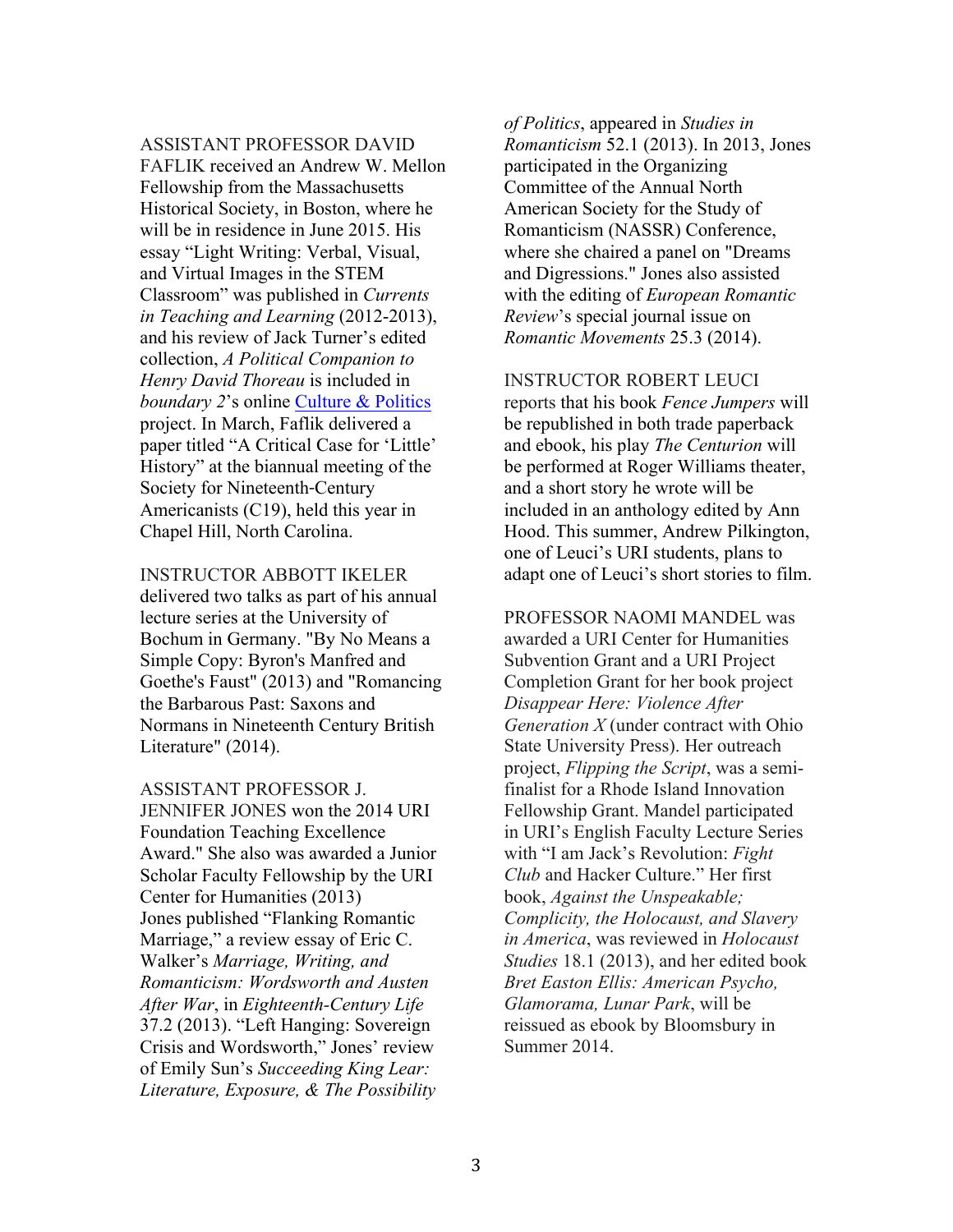INSTRUCTOR KEVIN MCLELLAN's

recent publications (poetry, prose, and drama) can be found in journals and books including: *2014 Poet's Market, American Letters & Commentary*, *Fourteen Hills*, *Hawai'i Review*, *Puerto del Sol*, *The Qouch*, *Ruminate*, *Sixth Finch*, *Sugar House Review*, and others. *Thrush Poetry Journal* nominated his poem "His interior, thickening" for a Pushcart Prize. He has work forthcoming in: *Gargoyle, The Journal of Compressed Creative Arts,* and others.

ASSISTANT PROFESSOR JOSIE SIGLER was awarded a 2014 National Endowment for the Arts Fellowship in Literature (Fiction) for *The Flying Sampietrini*, a novel taking place during the World War II occupation of Rome. URI's Center for the Humanities awarded Sigler a Research Grant for this project. Sigler also won a residency at the Millay Colony in New York.

PROFESSOR KAREN F. STEIN published two book chapters. "Surviving the Waterless Flood: Feminism and Ecofeminism in Margaret Atwood's *The Handmaid's Tale*, *Oryx and Crake*, and *The Year of the Flood*" appears in J. Brooks's edited collection *Critical Insights: Margaret Atwood* (Salem Press. 2013), and "Inclusion and Exclusion in Some Feminist Utopian and Dystopian Fiction" is included in Sharon R. Wilson's edited collection, *Women's Utopian and Dystopian Fiction* (Cambridge Scholars Press, 2013). Stein presented "Post-Apocalypse, Post-Human: Some Recent Dystopias" at the annual NeMLA (Northeast Modern Language Association) conference in Harrisburg, PA. 2014.

ASSOCIATE FROFESSOR RYAN TRIMM published *"'*The Suburbs That Did It': Hanif Kureishi's *The Buddha of Surburbia* and Metropolitan Multicultural Fiction." This essay is forthcoming in *Hanif Kureishi: Contemporary Critical Perspectives,* Edited by Susan Alice Fischer (Bloomsbury Press, 2014). At a conference on Haunted Landscapes, Nature, Super-Nature and the Environment, held at Falmouth University, UK. (2014) Trimm presented "Witching Welcome: Haunting and Postimperial Hospitality in Hillary Mantel and Helen Oyeyemi."

PROFESSOR JEAN WALTON read from her memoir TIDELINES at "Peripheral Visions: The Centrality of Landscape on the Fringe," at the Surrey Art Gallery in British Columbia, Canada. Walton also presented "Creative Devolution: A Case of Reverse Peristalsis" as part of a panel on "the Modernity of Bodily Functions: Sleep, Sex, Elimination" at Modernist Studies Association, Brighton, UK (2013).

ASSOCIATE PROFESSOR TRAVIS D. WILLIAMS published "The Dialogue of Early Modern Mathematical Subjectivity" in the Winter 2013 issue of *Configurations*. His review of Howard Marchitello's *The Machine in the Text: Science and Literature in the Age of Shakespeare and Galileo* appeared in *Notes and Queries* in June 2013. Williams presented two conference papers: "Managing Notational White in Early Modern Printed Mathematics," part of the Printed Mathematics in the Early Modern World conference held at All Souls College in Oxford (2013) and "Linguistic Nationalism and Euclidean Geometry in Early Modern England" at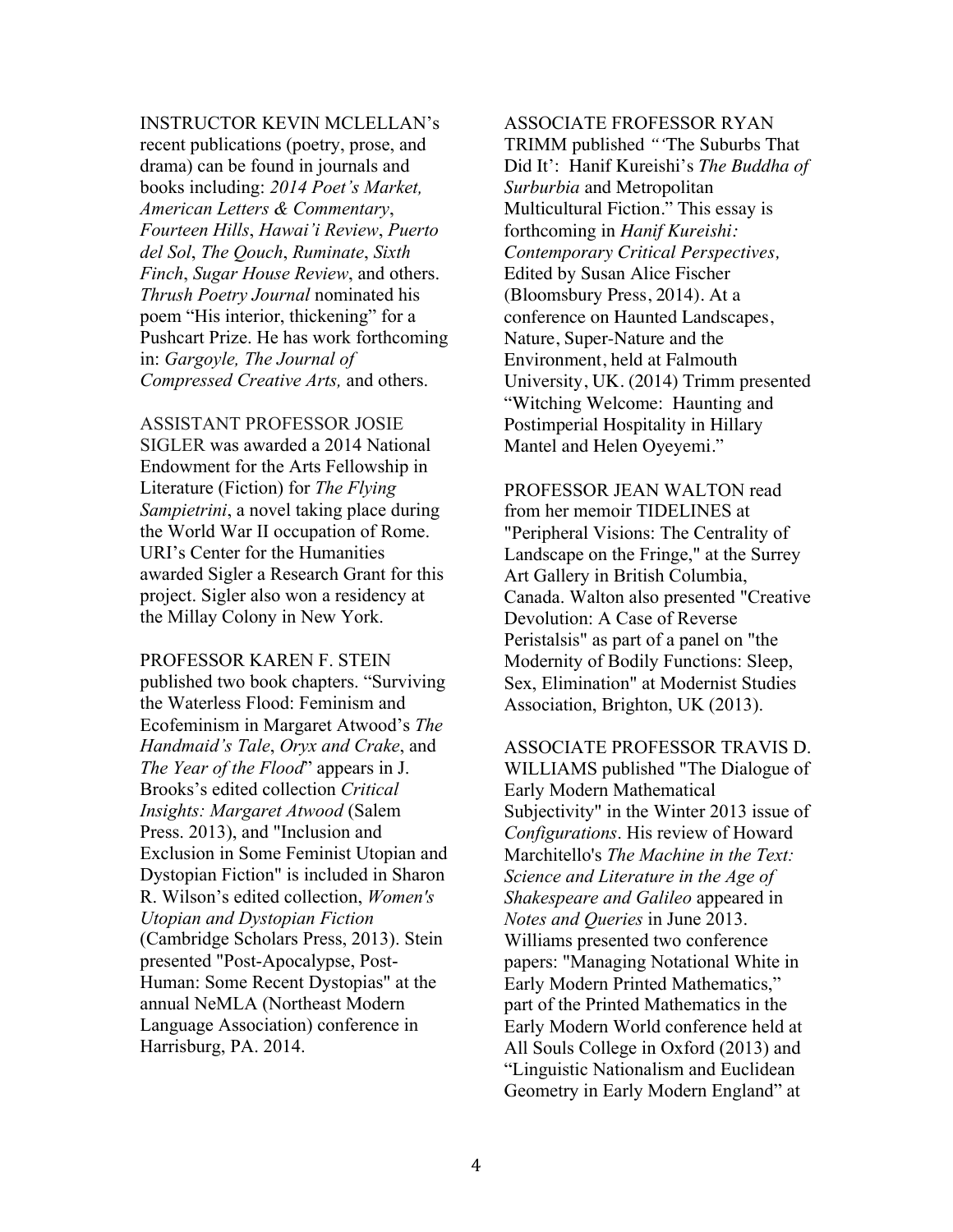the conference of the Renaissance Society of America in New York in 2014. At the Shakespeare Association of America's annual meeting at St. Louis in 2014 Williams led a seminar on "Evidence in Early Modern Drama Studies." Professor Williams has enjoyed a sabbatical year in 2013-14, during which he has conducted research in Berkeley, London, Budapest, at the Folger Shakespeare Library in Washington, D.C., and at the Huntington Library in Pasadena, with support from URI's Center for the Humanities, the College of Arts and Sciences Hope and Heritage Fund, and the Office of the Provost's Faculty Development Fund.

## **GRADUATE STUDENT NEWS**

BETH ANISH hosted the New England regional meeting of the American Conference for Irish Studies (ACIS) at CCRI's Warwick campus (2013). The conference had about 70 attendees, including 45 panelists, and 3 plenary events. At this conference Anish also participated in a round table discussion on "Hyphenated Identities: The Many Meanings of Irish-American."

GREGORY BAGNALL participated at trans\*: Tufts Graduate Humanities Conference with a talk on "Inking Gender: Tattoos, Surgical Scars and the Transmasculine Body." He presented "Gamers' Choice and NPCs' Indifference: The Limitations Skyrim Places on Race and Gender" at the Queerness and Games Conference (University of California-Berkeley), and "Roleplaying Gender: Enacting Positive Identity Tourism in Video Games," at Gender Matters (Govenors State University). "'A regular kid and her

cradle-robbing, creature-of-the-night boyfriend': The Trouble with Normal in Buffy the Vampire Slayer," was presented at a conference on "Buffy to Batgirl" (Rutgers University-Camden). Bagnall's essay, "Trafficking in Virtual Queerness: Queering Gaming Technology and Design Philosophies," has been accepted for inclusion in a collection on Queerness and Games.

KENNA BARRETT, the recipient of a 2013-14 Graduate Fellowship, received an EGRA award, had a paper accepted at the Conference on College Composition and Communication (CCCC), and was accepted into the Dartmouth Summer Seminar for Composition Research (July-Aug 2014)

JILLIAN BELANGER is the recipient of a 2014 Ignite Award for Creative and Entrepreneurial Leadership. She organized a one-day humor symposium called "Open Mic, Open Minds: An Exploration of Social Issues Through Stand-Up." Belanger participated at the 4th Annual Humor Research Conference with a presentation on "Joking in Other Languages" and a poster on "Nelson Mandela's Use of Humor." She presented "Humor in the Classroom" at a conference on Urban Education at Roger Williams University, "Comedy Meets Media: How Changes in Media Have Affected Stand-up Comedy" at the URI Graduate Conference, and "Supporting ELL Students" at the RI League of Charter Schools' conference on Excellence in Education.

ANNA BRECKE's article "Top Hat, Fashion Magazine, and Shoppiness: Mary Elizabeth Braddon, Material Culture and the OED" was published in *The Victorian* 1.2. (2013). A blog post,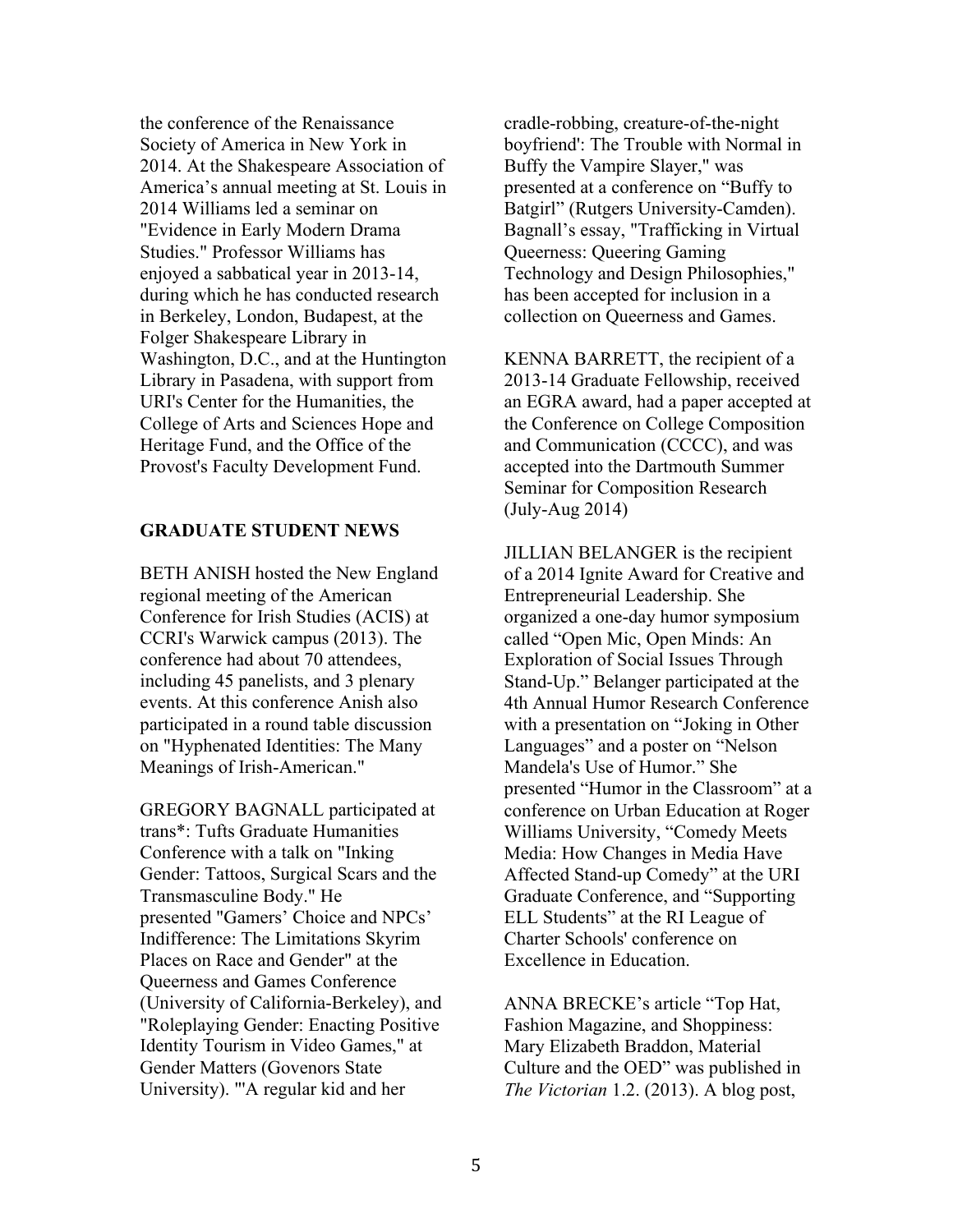"Where have all the Buffys gone?: the Grimm and Supernatural absence of girls who Kick ass on TV" appears in *MP: an Online Feminist Journal*. Brecke presented "This is about us getting home to our loved ones: Enlightened Sexism in Grimm, Once Upon a Time and Beauty & the Beast" at the Popular Culture/ American Culture Association conference, "Where Have All the Buffys Gone?: The Grimm and Supernatural absence of girls who kick ass on TV" at the Mid-Atlantic Popular/American Culture Association, and "Reading Palimpsestically: the body of the governess in popular Victorian fiction" at the Victorian Popular Fiction Association (held at the University of London's Institute for English Studies). At the Northeast Modern Language Association Brecke organized a section on "Victorian Saints and Sinners." Brecke is a recipient of a Center for the Humanities Travel Grant and cofounder, together with Dr. Janine Hatter, of the Mary Elizabeth Braddon Association.

RACHEL BOCCIO will be presenting the paper "What Sort of a Man was Wakefield?: Privacy and Selfhood in Nathaniel Hawthorne's *Twice-Told* Tale" as part of a panel on "Surveillance and Privacy in Hawthorne" at the American Literature Association's annual conference in Washington D.C. This spring, Boccio participated in the Just Teach One Project. Coordinated by Ed White and Duncan Faherty, Just Teach One encourages the teaching of neglected texts. This semester's selected text was Sarah Savage's *The Factory Girl* (1814). Boccio taught the novel to a select group of students at John R. Manson Youth Institution in Cheshire, CT, and wrote an essay about the

experience. "Teaching *The Factory Girl* to Prison Boys" will appear on the American Antiquarian Society's Common-Place site: www.commonplace.org/justteachone/

ASHTON FOLEY presented two papers: "The Victorian Woman as Prescribed by Medical Science," (at PCA/ACA Annual Conference, Chicago, IL) and "Degeneration in *The Strange Case of Dr. Jekyll and Mr. Hyde*: Mental Illness or Individual Choice?" (University of Rhode Island Graduate Conference, Kingston, RI).

KIM EVELYN was awarded a Graduate School Fellowship, a URI Center for the Humanities Graduate Research Grant, and a Department of English Excellence in Teaching Award. In February, as part of the Graduate Colloquium in the Department of English, she delivered a talk on "Speaking Home and History: Zadie Smith's White Teeth and Narratives of National Belonging." Evelyn served on the Department of English Graduate Committee as a Graduate Representative and has recently started working with the Literacy Volunteers of Washington County.

MEGHAN J. FAIR earned second place in The Graduate Nancy Potter Critical Essay Contest for "The Courage of Truth in Virginia Woolf's *Three Guineas*." She participated in URI's Online Teaching Fellows program, and continues to serve as managing editor of the URI Graduate Student blog.

REBEKAH GREENE was nominated for the "Access-Friendly Teaching Faculty of the Year" Award by the Worcester Polytechnic Institute Office of Disability Services in Spring 2014. At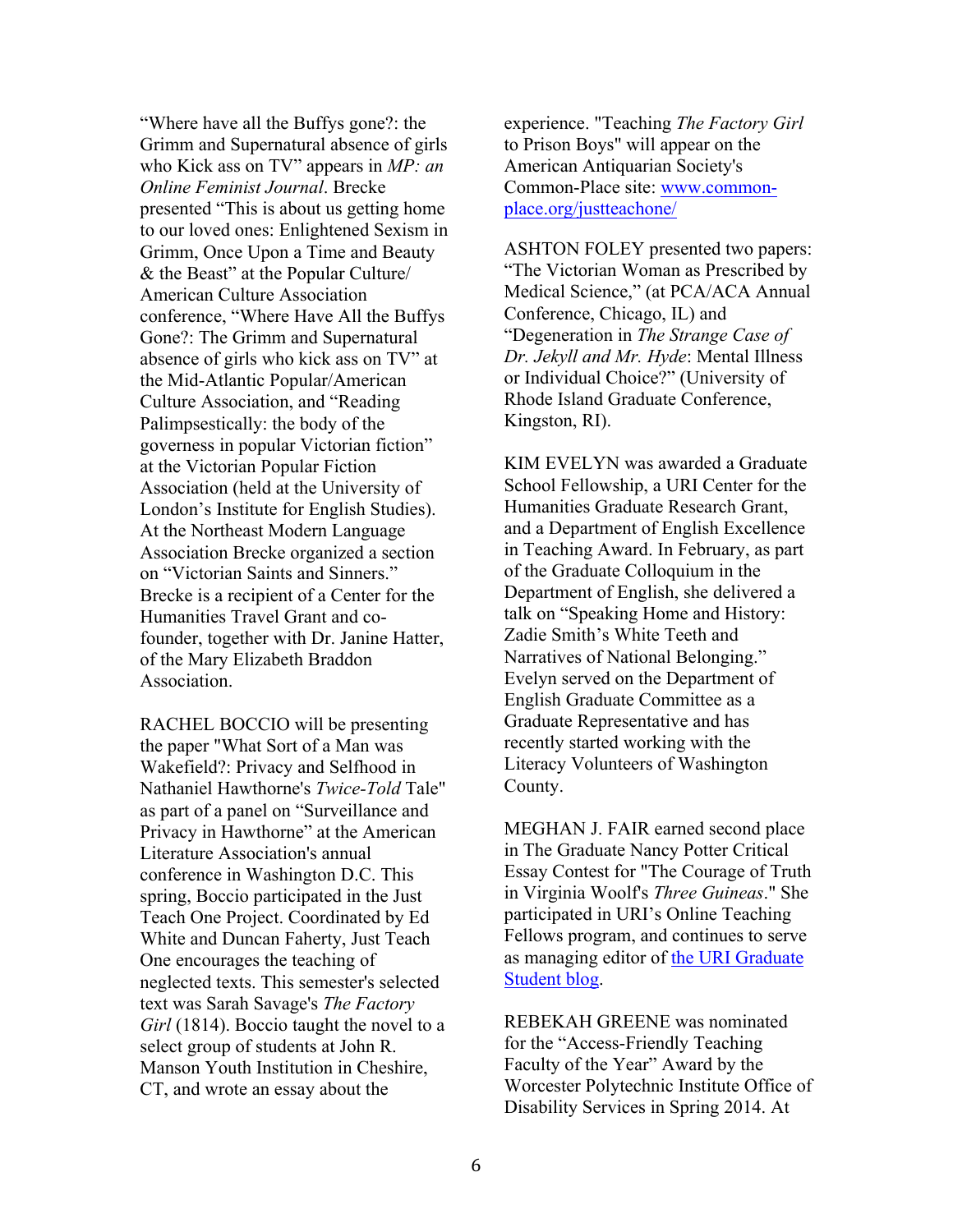the Victorian Interdisciplinary Studies of the Western United States (VISAWUS) 2014 conference she will present "A "taste in common": Questioning the Collector's Role in *The Woman in White.*" Greene continues to serve as an annotator for the Research Society of Victorian Periodicals (RSVP) Bibliography, a position she has held since 2011, and as a reviewer for the journal *Victorian Network* (a position she has held since 2009) She was invited to serve as a judge for the 2013 Boston Globe Scholastic Writing Awards in the Personal Memoir, Short Story, Senior Portfolio, Poetry, Journalism, and Drama categories. Greene co-chaired (with Anna Brecke) a roundtable session at the 2014 NorthEast Modern Languages Association (NeMLA) conference in Harrisburg on the topic of "Victorian Saints and Sinners," and co-chaired (with Jessica Gray) a NeMLA panel session on "Robert Burns and His Nineteenth Century Literary Heirs." Greene's review of Megan Gannon's *Cumberland* (2013) is forthcoming in the Ocean State Review.

BEAZLEY KANOST received URI's Center for the Humanities Excellence Award for outstanding achievement in the study of the Humanities. Her essay, "The Agitating Power of Civil Rights Cool in 'Going to Meet the Man'" appears in *James Baldwin: Challenging Authors*, edited by A. Scott Henderson and P. L. Thomas. Kanost also won a Research Grant from URI's Center for the Humanities to support her travel to the Shirley Clarke archives at the University of Wisconsin. She presented "Whose Cool? The Direction Truth Takes in Portrait of Jason" at The University of Rhode Island Center for the Humanities and English Graduate

Colloquium, and participated, with Clarissa Walker, in a round table discussion on "Representing Race: Negotiating Critical Distance and Necessary Investment" at the New England American Studies Association **Conference** 

ROSALEEN KEEFE's edited volume, *Scottish Philosophy of Rhetoric: Selected Philosophical Writings*, was published by Imprint Academic in 2013 as part of their series on Library of Scottish Philosophy.

J. C. LEE successfully defended her dissertation *Opting in Online: Participants' Perceptions of Knowledge Construction in Public Forum Communities* and accepted a position as Assistant Professor of Developmental Writing at California State University at Northridge, a position she will begin in Fall of 2014. Together with Nancy Caronia, Lee, who served as Interim Director of URI's Writing Center, piloted The Writing Center's Tutor to Go series for extended walk-in tutoring during exam weeks, and coordinated The Writing Center's Interdisciplinary Nitty Gritty Writing Time Workshop Series. Lee presented "Complicating Digital Citizens' Credibility: Experiential Knowledge and Self-Instruction in Digital Citizenry" at the Conference on College Composition and Communication (2014), "Leading Institutional Change: URI's Writing Center Forges New Alliances to Diversity the Center and Promote its Inclusion on Campus" at Northeast Writing Center Association (NEWCA) (2014), "Opting-in Online: Self Motivated Knowledge Making and Literacy Development through Public Online Forums" at the Writing Research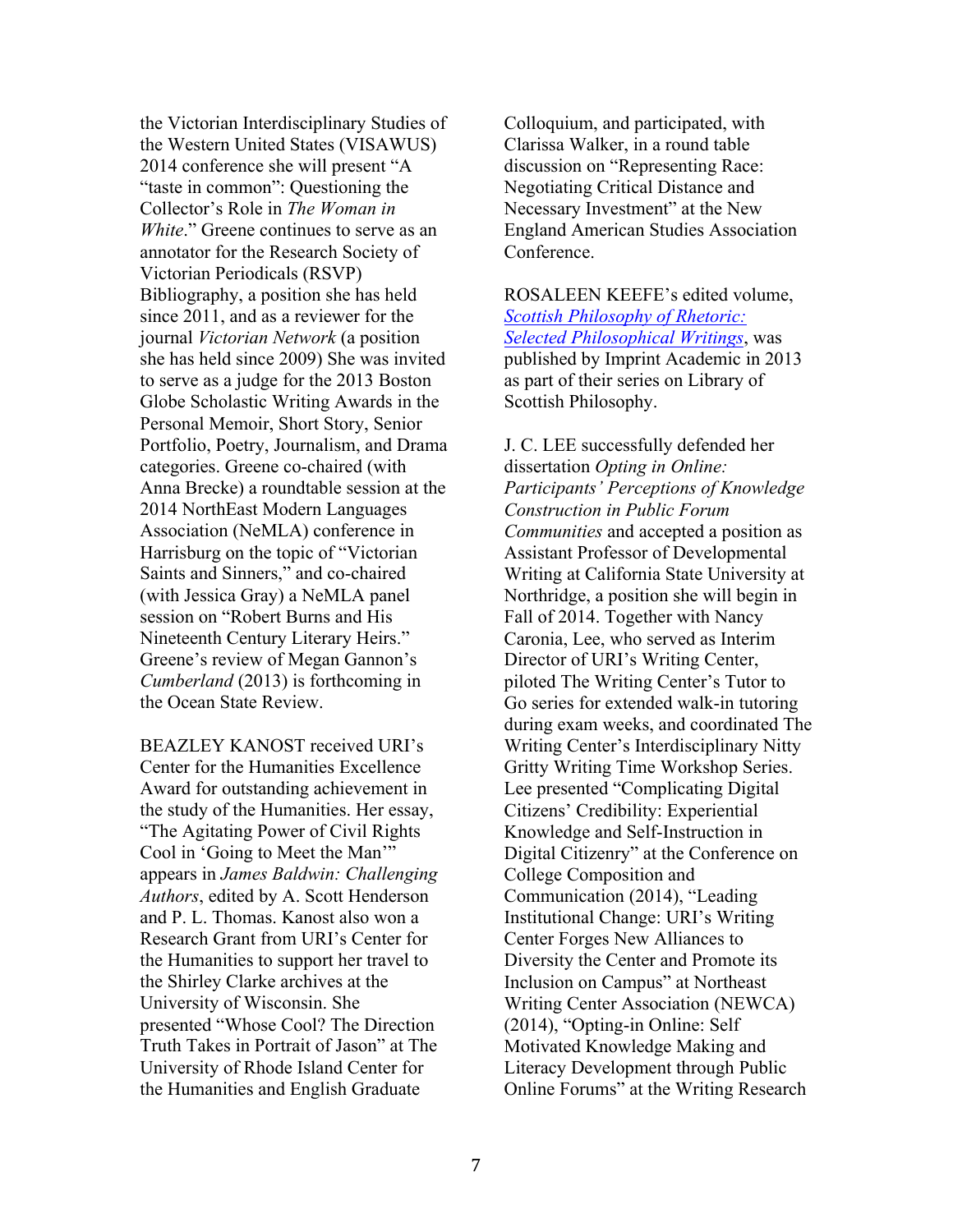Across Borders Conference at the Université Paris-Ouest Nanterre la Défense in Paris, France (2014). She organized and/or moderated "Think Tank: Basic Writing" at CCCC (2014) and "The Most Diverse Place on Campus: Why Writing Centers Are Necessary" at University of Rhode Island's Diversity (2013).

BETH LEONARDO presented "Earsplitting Silence: Exploring the Proliferation of Social and Gender Bias in Mike Nichols' *Working Girl*" at URI's 2014 Graduate Conference, and won a URI Graduate School Tuition Scholarship for the 2014-2015 academic year.

RACHEL MAY's book, *Quilting with a Modern Slant* was published with Storey LLC. *Quilting with a Modern Slant* has been reviewed in the *LA Times* and *Chicago Tribune*, and is featured on marthastewartliving.com. May has toured 15 cities to promote this book, which has sold approximately 10,000 copies to date. Her sewn images and fiction "Very Quiet," appear in *1913: A Journal of Forms* (2013); "Sea Series," a collaboration with Ariella Ruth, appears in *Yew Journal*, and "Otherwise Known As" appears in *Michigan Quarterly Review* (2014) where May's work is featured on the cover. May published an interview with John Yau in the *Los Angeles Review of Books* (Oct. 27, 2013). Her work received an Honorable Mention in the Ninth Letter Fiction Contest, and May was a Finalist for the Les Figues book contest, the Gold Line Press chapbook contest, and the Tin House Writers Conference Fiction Fellowship. May co-curated "Unbound: Artists & Quilters Redefine the Quilt" at Babson College (Nov-Feb, 2013-2014).

She is commissioned to illustrate, with sewn images, two novellas from Jaded Ibis Press.

MICHELE MEEK presented "The Politics and Aesthetics of Consent in A.M. Homes's *The End of Alice* and Emily Prager's *Roger Fishbite*" at the Northeast Modern Language Association in 2014. Meek is co-editor, with Minhae Shim and Erin Trahan, of *The Independent's Guide to Film Distribution,* which saw its second edition in 2014.

SARA MURPHY received her certification in thanatology (CT) through the governing body of the Association for Death Education and Counseling (ADEC). Murphy's attendance at the annual ADEC conference was supported by a grant from the Weyker Foundation. At the Northeast Modern Language Association (2014), Murphy collaborated with URI alum Don Rodrigues to present a panel on "Power, Privilege, and the Politics of Recoherence," and presented "Ruptures and Recoherence in Radical Feminist Pedagogical Writing and Praxes." The panel included current and former URI graduates Brittany Hirth, Dr. Laurie Carlson, and Judah-Micah Lamar.

JAY PETER's essay "Speak White: Language Policy, Immigration Discourse, and Tactical Authenticity" was published in *College English* (2013). He presented "Tierra Contaminada: Contaminated Ground and Access to Place" at the 2014 Conference on College Composition and Communication in Indianapolis, IN. He will participate in the Rhetoric Society of America's RSA14: Border Rhetorics conference with "Materialist Rhetoric and the 'Indeterminate Material